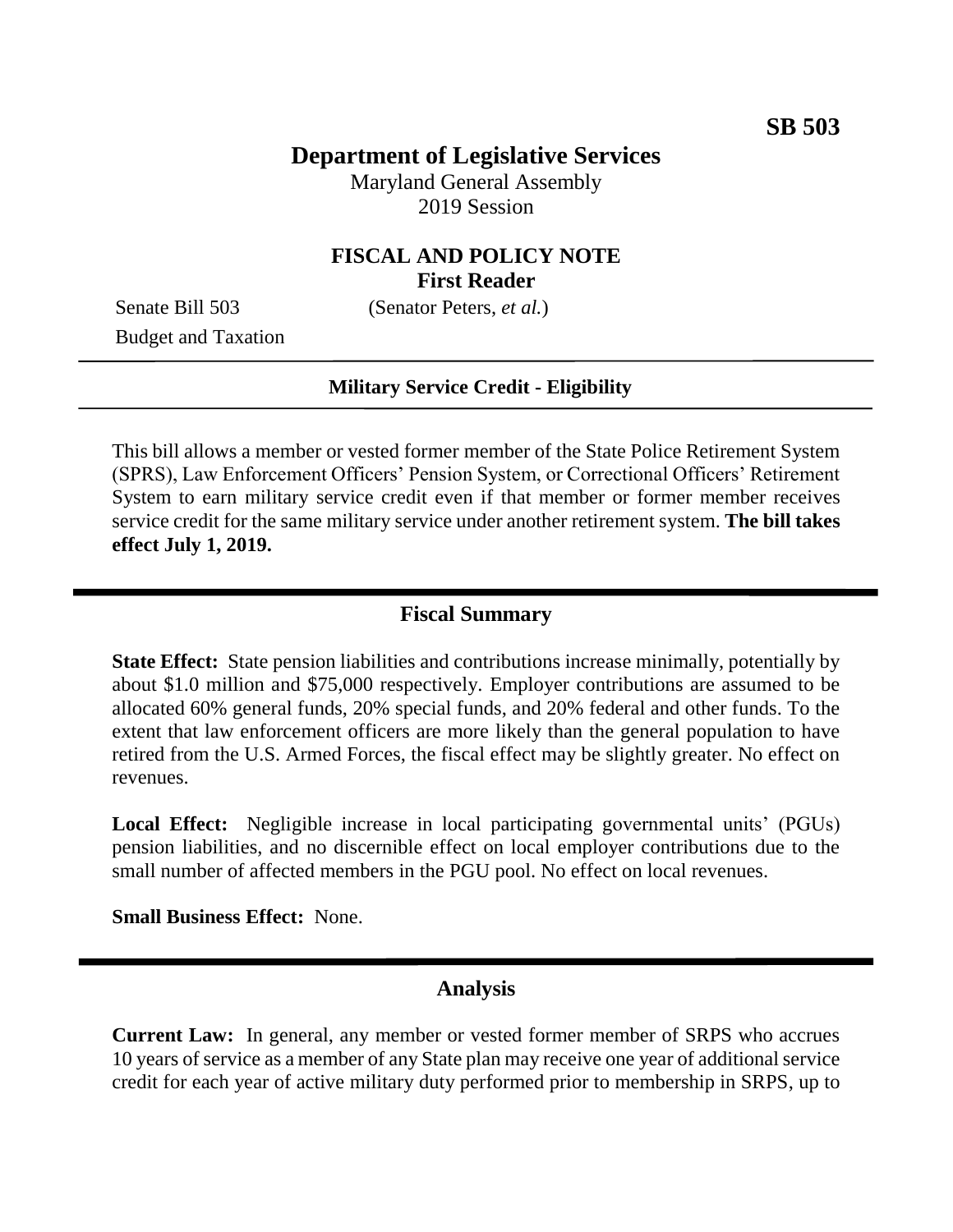a maximum of five years. That credit is granted at no cost to the member or former member and is applied using the accrual rate in effect when the member or former member submits an application for the credit to the State Retirement Agency (SRA).

However, SRPS members or vested former members who claim credit for the same military service from another retirement system may not receive military service credit from SRPS, unless they claimed credit for that military service from:

- Social Security;
- the National Railroad Retirement Act; or
- National Guard or military reserves pensions (Title 3 or Title 10 of the U.S. Code).

This generally means that any SRPS member receiving a military pension after completing 20 years of *active* military service cannot claim the military service credit from SRPS.

**Background:** In addition to the three plans affected by this bill, SRPS includes the following retirement and pension plans for State employees, teachers, and approximately  $120$  PGUs:

- Employees' Retirement and Pension Systems for State and PGU employees;
- Teachers' Retirement and Pension Systems for all teachers, some higher education faculty, and other local education employees;
- Judges' Retirement System; and
- Legislative Pension Plan.

The number of active and vested former members in each affected plan is shown in **Exhibit 1**.

## **Exhibit 1 Active and Deferred Vested Members, as of June 30, 2018**

|                              |                | <b>Active Deferred</b> |
|------------------------------|----------------|------------------------|
|                              | <b>Members</b> | <b>Vested</b>          |
| <b>State Police</b>          | 1,347          | 99                     |
| Law Enforcement              | 1,590          | 305                    |
| <b>Correctional Officers</b> | 7.179          | N/A                    |

Source: State Retirement Agency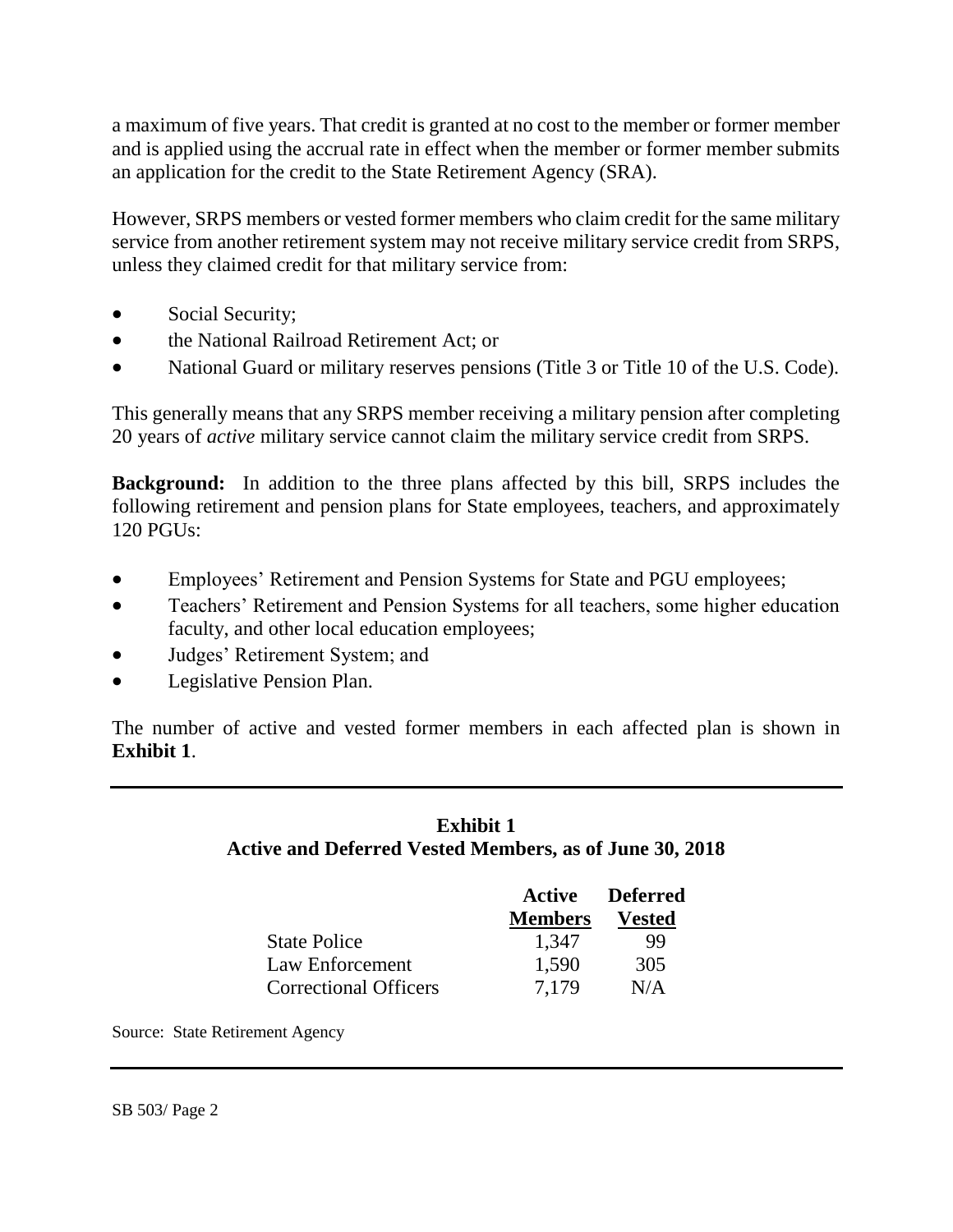**State Expenditures:** SRA, the Military Department, and the Personnel Unit within the Department of Budget and Management do not have reliable data on the number of State employees with prior military service, nor data on the number who have retired from the military and are receiving a military pension. Therefore, a reliable estimate of the number of SRPS members who would be eligible to claim military service credit under the bill cannot be determined.

However, using a variety of data sources, *and for illustrative purposes only*, the Department of Legislative Services estimates that about 21 current active members of the three affected plans may be eligible for additional military service credit under the bill. As shown in **Exhibit 2**, the General Assembly's consulting actuary identified almost 700 active members in the three affected plans who fit the profile of individuals who could be eligible to claim additional service credit. These individuals are generally at least age 50 and, therefore, could have served 20 years in the military and earned 10 years of service credit in SRPS, making them eligible for the military service credit. The U.S. Department of Defense advises that approximately 55,000 military retirees live in Maryland, which is 3% of the State's population age 50 or older. Assuming the same percentage of SRPS members identified by the actuary in that age group are military retirees, approximately 21 SRPS members may be eligible for five additional years of military service credit. To the extent that individuals in law enforcement roles may be more likely to have served in the military, the number of affected individuals may be greater.

## **Exhibit 2 State Retirement and Pension System Members Potentially Eligible for Military Service Credit, as of June 30, 2018**

|                              | <b>Active Members</b> |
|------------------------------|-----------------------|
| <b>State Police</b>          |                       |
| <b>Correctional Officers</b> | 572                   |
| Law Enforcement              | 117                   |
| <b>Total</b>                 | 695                   |
|                              |                       |

Source: Bolton; State Retirement Agency

This analysis can only determine the increase in pension liabilities and employer contributions if a "typical" member of each of the major SRPS plans claimed an additional five years of service credit. Since the bill applies only to individuals with a 20-year pension, it is assumed that they all claim the maximum five years of credit allowed by the State. **Exhibit 3** shows the costs for one member of each plan claiming the service credit allowed

SB 503/ Page 3